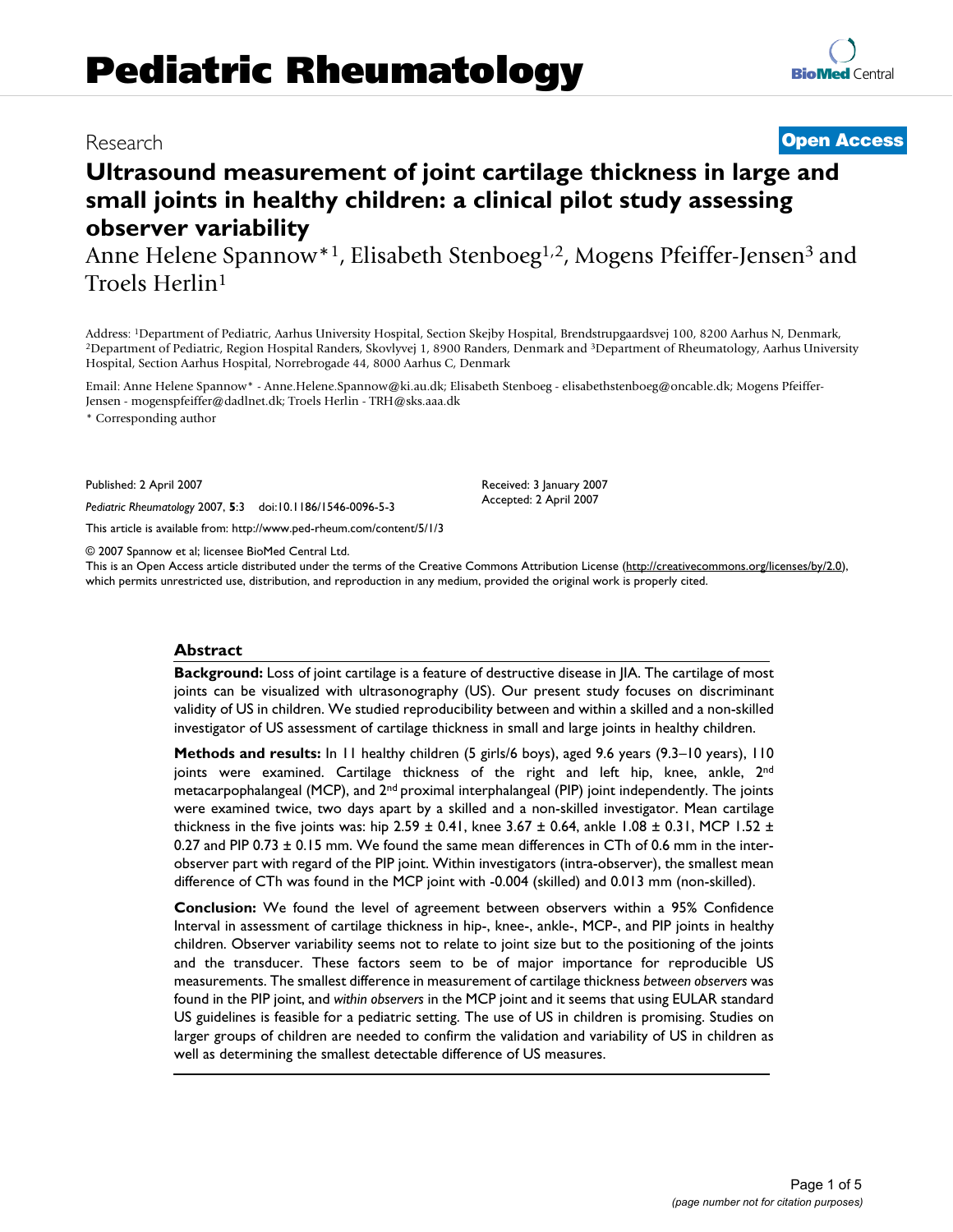#### **Background**

In juvenile idiopathic arthritis (JIA), early diagnosis, initiation and optimal adjustment of aggressive therapies are essential to improve long-term outcome. This requires sensitive and specific methods for detection and monitoring the disease process. Clinical examination, laboratory tests, as well as conventional radiology are neither sensitive nor specific, in particular in the early phases of the disease.

Although destructive changes may not easily be visualized in JIA, loss of joint cartilage may be an early feature of destructive disease in JIA [1-3]. The cartilage of most joints can be visualized with ultrasonography (US). The advantages of US as a potentially useful method for frequent follow-up in pediatric patients include the method being non-invasive, easy repeatable, painless, without ionizing radiation, and relatively inexpensive.

There is increasing evidence for US being highly sensitive for early inflammatory and destructive changes in rheumatoid arthritis (RA) joints [4,5]. While systematic studies on different aspects of validation of US in RA are now emerging [6-11], documented validity assessment is needed in pediatric patients.

Our present study focuses on discriminant validity of US in children. We studied reproducibility between and within a skilled and a non-skilled investigator of US assessment of cartilage thickness in small and large joints in healthy children.

### **Materials and methods**

#### *Study design*

A cross sectional point survey was utilized.

#### *Ethics*

The parents of all participants gave informed consent. The study was conducted in accordance with the Helsinki II declaration, and was approved by the local ethical committee of Aarhus, Denmark.

#### *Study subjects*

In 11 healthy children (5 girls/6 boys), aged 9.6 years (9.3–10.0) year*s*, 110 joints were examined.

#### *Ultrasonography*

Conventional B-mode with a linear 6–13 MHz transducer (Hitachi EUB-6500 CFM) was used. Standard scans according to EULAR guidelines were used [6]. The joints were twice examined by US in a blinded fashion. The exams occurred two days apart and were performed independently by a skilled (rheumatologist with 4 years US experience) and a non-skilled investigator (intern with 3 months US experience). Ultrasonography of the hip, knee, ankle, 2nd MCP and 2nd PIP joint was performed measuring the cartilage thickness (CTh) of both the right and left side respectively. The definition of CTh width of the anechoic space in the five examined joints is shown in Figure 1. In this study, we decided not to investigate synovial thickening or effusion.

#### *Statistical analysis*

Data are given raw. Cartilage thickness was calculated as the means of all measurements. The variability within observers was calculated as: 1) The mean difference, 2) The standard deviation (SD) of the differences, along with the 95% confidence interval, and plotted by the data-differences against their mean (Bland-Altman plot) [7].

#### **Results**

Mean cartilage thickness in the five joints was: hip 2.59  $\pm$ 0.41, knee  $3.67 \pm 0.64$ , ankle  $1.08 \pm 0.31$ , MCP  $1.52 \pm 0.04$ 0.27 and PIP 0.73  $\pm$  0.15 mm. We found a high level of agreement between and within investigators (with a 95% CI), in assessment of CTh in hip, knee, ankle, MCP and PIP joints. (Figure 1, Table 1)

We found the same mean differences in CTh of 0.6 mm in the inter-observer part with regard of the PIP joint. Within investigators (intra-observer), the smallest mean difference of CTh was found in the MCP joint with -0.004

**Table 1: Intra – observer variability between skilled and non-skilled US investigator in large and small joints.**

|                                                           | <b>HIP</b>                           | <b>KNEE</b>                          | <b>ANKLE</b>                         | <b>MCP</b>                           | <b>PIP</b>                          |
|-----------------------------------------------------------|--------------------------------------|--------------------------------------|--------------------------------------|--------------------------------------|-------------------------------------|
| <b>Skilled Investigator</b>                               |                                      |                                      |                                      |                                      |                                     |
| Mean Differences + SD<br>$(95\% \text{ Cl})$ <sup>1</sup> | $0.04 \pm 0.14$<br>$(-0.02 - 0.09)$  | $-0.04 \pm 0.22$<br>$(-0.13 - 0.04)$ | $-0.23 \pm 0.35$<br>$(-0.32 - 0.14)$ | $-0.004 \pm 0.14$<br>$(0.22 - 0.38)$ | $0.06 \pm 0.13$<br>$(0.01 - 0.12)$  |
| Non-skilled Investigator                                  |                                      |                                      |                                      |                                      |                                     |
| Mean Differences ± SD<br>(95% CI)                         | $-0.03 \pm 0.18$<br>$(-0.11 - 0.04)$ | $-0.15 \pm 0.75$<br>$(-0.47 - 0.16)$ | $-0.06 \pm 0.20$<br>$(-0.14 - 0.03)$ | $0.013 \pm 0.21$<br>$(-0.01 - 0.09)$ | $0.06 \pm 0.18$<br>$(-0.01 - 0.14)$ |

1Mean Differences in mm Cartilage Thickness – SD Standard deviation – 95% Confidence interval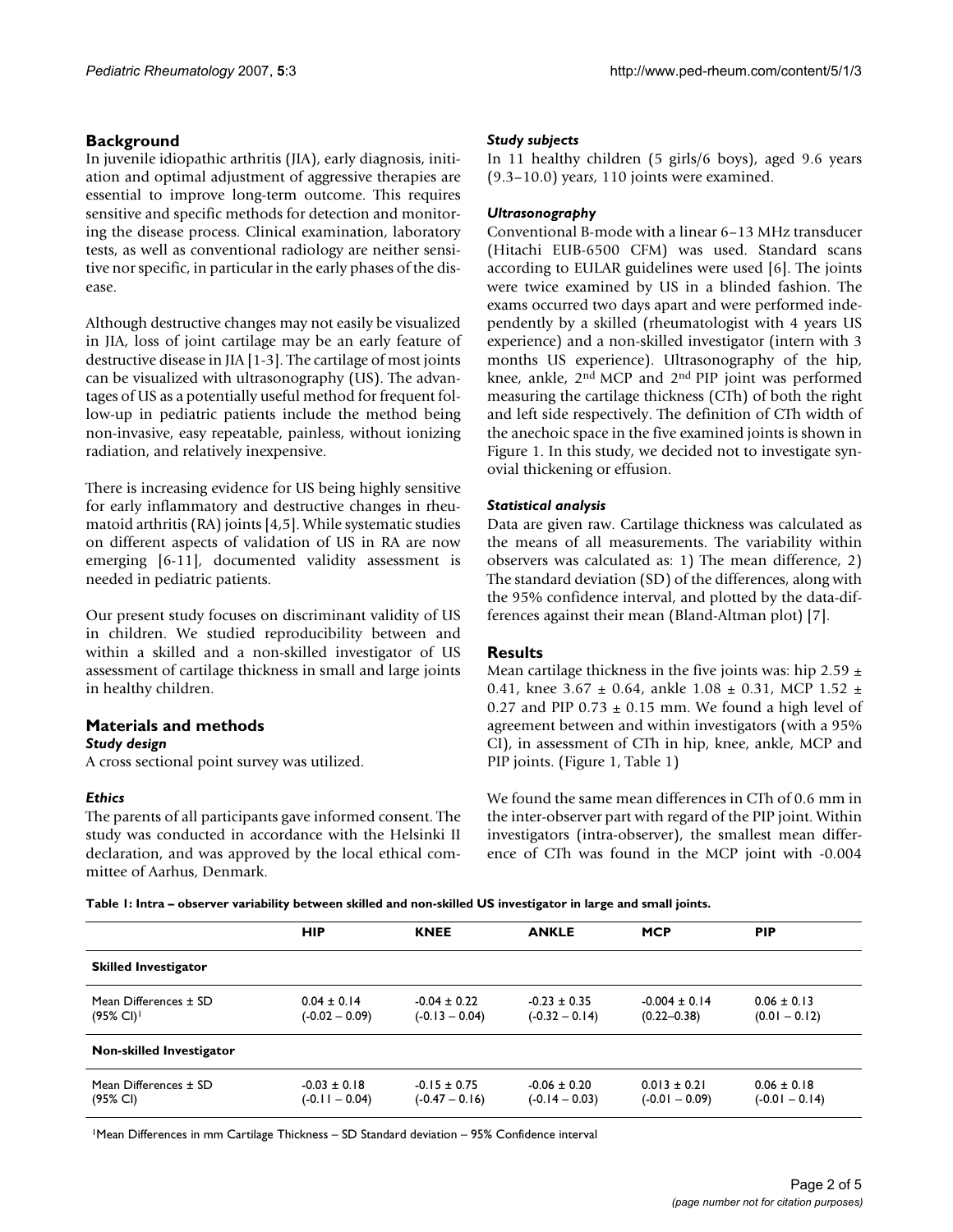

(skilled) and 0.013 mm (non-skilled). Observer variability was not related to joint size.

We saw a clear tendency of increased mean CTh for boys in all examined joints (Fig. 2). For both genders, the greatest mean CTh was found in the weight bearing joints as the hip and knee. Because of little age variation, we cannot in this study make any assumptions about the relationship between CTh and age. This relationship could be addressed in a study of a larger population of children.

#### **Discussion**

In this report on validation of ultrasound assessment of CTh in healthy children, we found the level of agreement between observers within a 95% CI in hip, knee, ankle, MCP, and PIP joints. Observer variability seemed not to

be related to joint size, with the smallest mean difference found in measurement of cartilage thickness between observers (inter-observer) in the PIP joint, and within observers (intra-observer) in the MCP joint. With regard to the determination of bone age using US as a measurement method, a study of Castriota-Scanderbeg and colleagues [12] found similar inter- and intra-observer results when measuring CTh of the hip and knee joint (unilateral joint examinations),.

Our study is extended in the way of investigating also small joints (bilateral examination) of relevance for degenerative cartilage diseases such as JIA and to implement the EULAR US guidelines in a paediatric setting that are currently only recommended for use in adult rheumatology,. We found that the EULAR guideline is useful and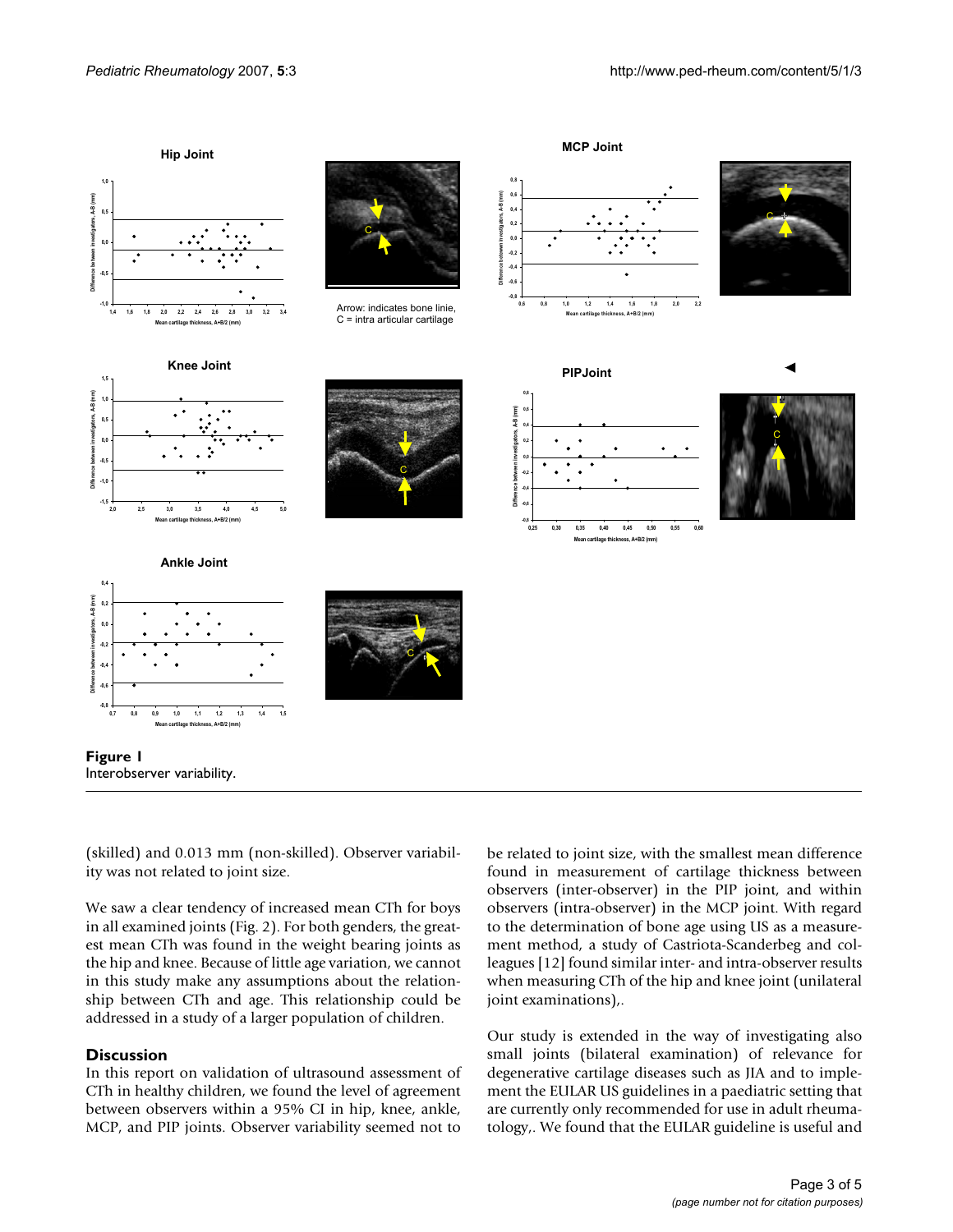

Figure 2 Mean Cartilage Thickness for large and small joints according to gender. Legend:  $\square$  girl;  $\blacksquare$  boy.

that the child is capable of cooperating for the different positioning of the joints when using this US standardization.

In this present study we did not make comparative analysis between US and another imaging modality as MRI, which is believed to be the 'gold standard' in musculoskeletal imaging. A study utilizing musculoskeletal US and MRI in children would be of interest in validation of musculoskeletal US.

In our present study, but also in the study of Castriota-Scanderbeg et al, it can be concluded that positioning of joint and transducer is of major importance for reproducible US measurements. With that qualification, it appears that US measurement of cartilage thickness is a precise enough method to be used in clinical settings.

The use of US in children is promising. Studies on larger groups of children are needed to confirm the validation and variability of US in children as well as determining the smallest detectable difference of US measures.

### **Conclusion**

We found the level of agreement between observers within a 95% CI in assessment of cartilage thickness in hip-, knee-, ankle-, MCP-, and PIP joints in healthy children. Observer variability was not related to joint size, with the smallest difference found in measurement of cartilage thickness between observers in the PIP joint, and within observers in the MCP joint. The use of EULAR standard US guidelines appears to be feasible for a pediatric setting. The usefulness of US in children is promising and suggests the need for studies on larger groups of children that will further evaluate US of the musculoskeletal system and determine the smallest detectable difference of US measures.

#### **Competing interests**

The author(s) declare that they have no competing interests.

#### **Authors' contributions**

AHS carried out part of the ultrasound measurements. Performed the statistical analysis of the results, writing and coordinating the draft of the manuscript